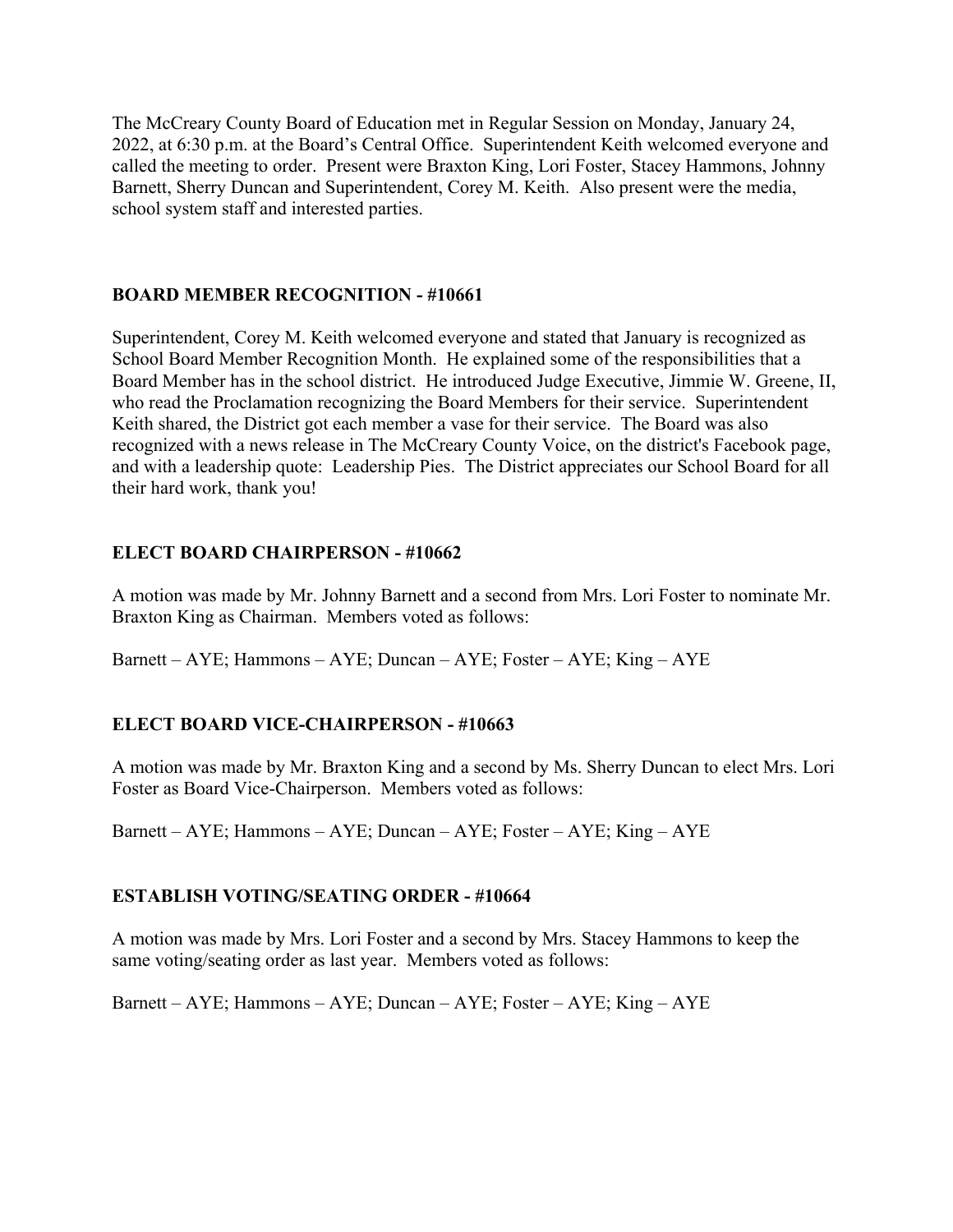The seating order will start at the Chairman's left with Johnny Barnett, Stacey Hammons, Sherry Duncan, Vice Chairman-Lori Foster, Superintendent-Corey M. Keith, Chairman-Braxton King, and on the Chairman's right, Board Attorney, John T. Blevins and with the voting order on a rotation basis.

### **SET REGULAR BOARD MEETING DATE, TIME AND LOCATION - #10665**

A motion was made by Mr. Johnny Barnett and a second by Mrs. Stacey Hammons to meet on the  $4<sup>th</sup>$  Monday with the exception of June- June  $13<sup>th</sup>$  and December-December  $12<sup>th</sup>$ , time at 6:30 p.m. and location will be at Central Office for February thru July, August-Pine Knot Elementary School Bldg1, September-Pine Knot Elementary School Bldg 2, October-Whitley City Elementary School, November-McCreary County Middle School and December-McCreary Central High School. Members voted as follows:

Barnett – AYE; Hammons – AYE; Duncan – AYE; Foster – AYE; King – AYE

Mission Statement: The McCreary County School District will provide a safe, supportive environment to meet the individual needs of all students and ensure they are college and career ready.

### **APPROVE MOVING ITEM 12.F. TO 13.F. - #10666**

A motion was made by Mrs. Lori Foster and a second by Mrs. Stacey Hammons to move agenda item #12.F. Acknowledge First Calendar Committee Reading for 2022-2023 school year to Actions with Discussion item 13.F. Members voted as follows:

King – AYE; Barnett – AYE; Hammons – AYE; Duncan – AYE; Foster – AYE

### **APPROVE AGENDA AND ADDENDUM - #10667**

A motion was made by Mrs. Lori Foster and a second by Mrs. Stacey Hammons to approve the agenda and addendum as presented. Members voted as follows:

Barnett – AYE; Hammons – AYE; Duncan – AYE; Foster – AYE; King – AYE

#### **COMMUNICATIONS - #10668**

**A.** Prayer

Superintendent Keith asked, Quarter Master, Thomas Corder to say the prayer.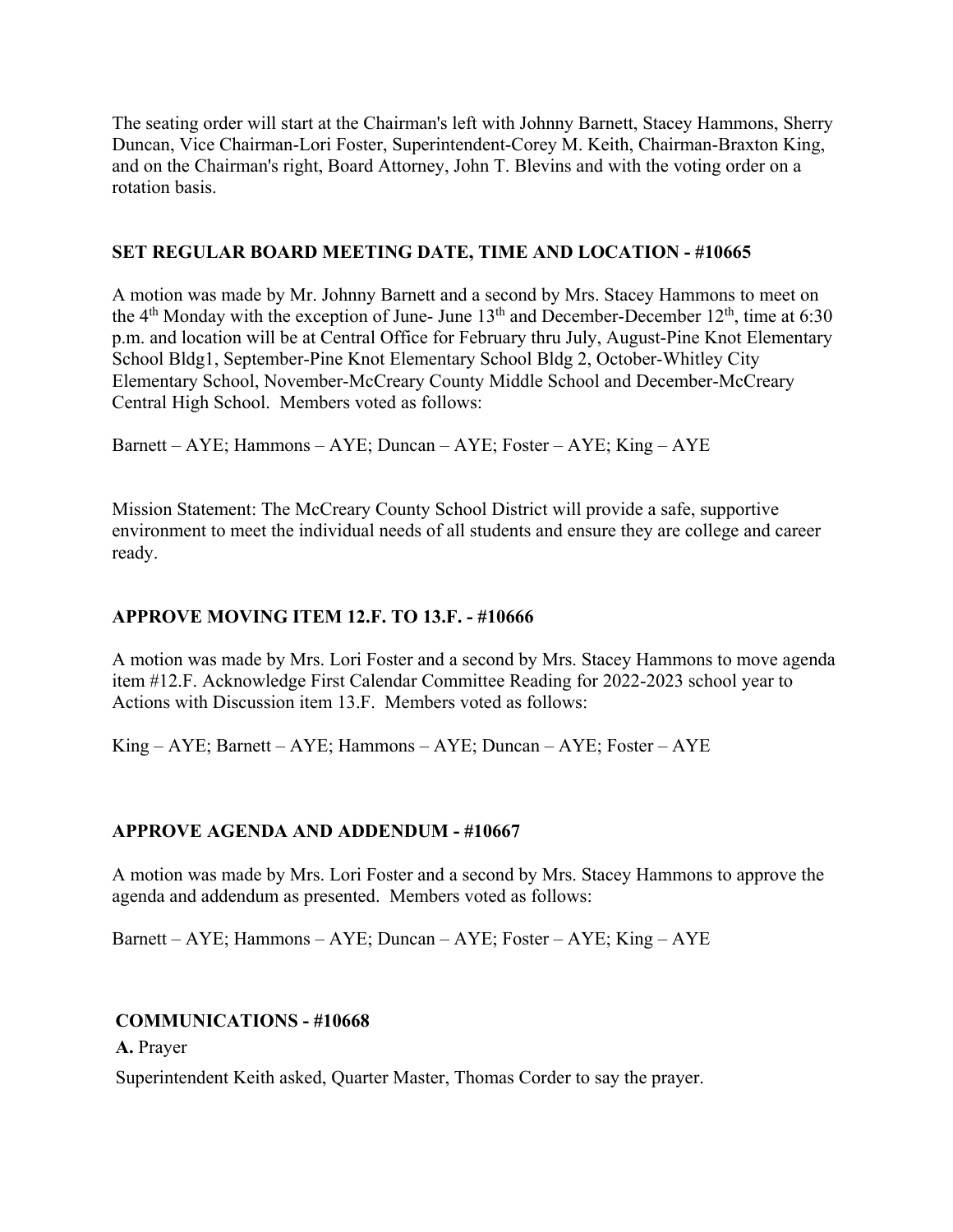**B.** Pledge

Everyone

**C.** Superintendent Communications

VFW - Presentation "Teacher of the Year Award"

Superintendent Keith shared with the Board that the VFW was presenting the Teacher of the Year Award. He introduced Quarter Master, Thomas Corder. Mr. Corder shared with the Board that Mr. Bo Rowe received Teacher of the Year Award from the VFW. He also shared with the Board Mr. Rowe's character, his dedication to his students and love for teaching. Also present were: Sam Perry-Adjutant, Dan Delaughter-Senior-Vice and Garry Galloway-Post Commander

**D.** Superintendent's Report on Personnel/Employment Authorization

Recommend the Board acknowledge receipt of Superintendent's Report on Personnel/ Employment Authorization.

**ENTER INTO EXECUTIVE/CLOSED SESSION PURSUANT TO KRS 61.810(1)(c) - to discuss pending litigation in Cynthia Moore v. Board of Education of McCreary County, Kentucky, et al., McCreary Circuit Court, Civil Action No. 15-CI-00168, and in Timothy Moore, Melissa Stephens, and Jenny Lynn Wilson-Davis v. Board of Education of McCreary County, Kentucky, et al., McCreary Circuit Court, Civil Action No. 15-CI-00169 - #10669** 

A motion was made by Ms. Sherry Duncan and a second by Mrs. Stacey Hammons to enter into Executive/closed Session pursuant to KRS  $61.810(1)(c)$  - to discuss pending litigation in Cynthia Moore v. Board of Education of McCreary County, Kentucky, et al., McCreary Circuit Court, Civil Action No. 15-CI-00168, and in Timothy Moore, Melissa Stephens, and Jenny Lynn Wilson-Davis v. Board of Education of McCreary County, Kentucky, et al., McCreary Circuit Court, Civil Action No. 15-CI-00169 at 6:56 p.m. Members voted as follows:

Hammons – AYE; Duncan – AYE; Foster – AYE; King – AYE; Barnett – AYE

Chairman King stated there was No Action Taken.

#### **RETURN TO OPEN SESSION - #10670**

A motion was made by Ms. Sherry Duncan and a second by Mrs. Lori Foster to Return to Open Session at 7:45 p.m. Members voted as follows:

Duncan – AYE; Foster – AYE; King – AYE; Barnett – AYE; Hammons - AYE

Mrs. Stacey Hammons left the meeting at 7:45 p.m. The Board still had a quorum and the meeting proceeded.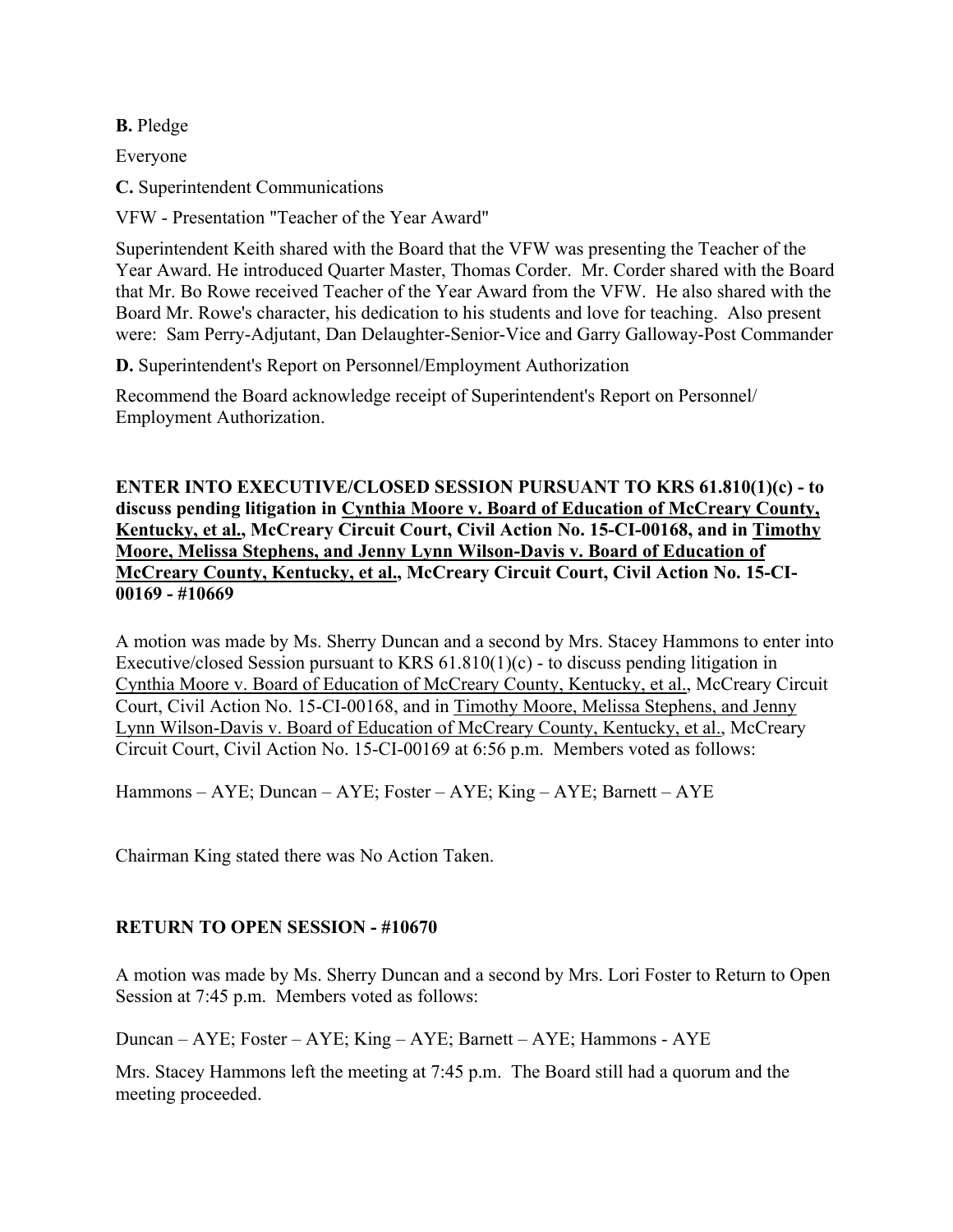### **TREASURER'S REPORT - #10671**

At this time, Finance Director, Lauren King, gave the monthly financial report and draft budget report for 2022-2023 school year. Ms. King shared with the Board the revenues and expenses for the month of December. Ms. King also reviewed the Draft Budget for 2022-2023. She explained the Revenues and Expenses are based off of this year's numbers due to the unknown at this time on what the State funding will be. At this time, Special Revenue funding is not included in the Draft budget. Food Service will have 100% free lunch again for all students.

### **APPROVE ACTIONS BY CONSENT - #10672**

A motion was made by Mr. Johnny Barnett and a second by Ms. Sherry Duncan to approve the Actions by Consent as presented. Members voted as follows:

Foster – AYE; King – AYE; Barnett – AYE; Hammons – Absent; Duncan – AYE

**A.** Acknowledge Superintendent's Report on Leave of Absence Authorizations

**B.** Approve Minutes

Regular - December 13, 2021

**C.** Approve Payment of Bills and Claims

- **D.** Approve Monthly Financial Report for the Month Ending, December 31, 2021
- **E.** Acknowledge 2022-2023 Draft Budget
- **F.** Approve Policy 03.111 and 03.211 Medical Examinations Revision 2nd Reading

**G.** Approve 2022-2024 FRYSC Center Assurances

**H.** Approve Declaring the Old McCreary Central High School Football Uniforms as Surplus for purposes of a Team Fundraiser

- **I.** Approve Superintendent Search Planning Agreement
- **J.** Approve School Security Funds Request Form

**K.** Approve Surplus of (3) Three Filing Cabinets (stored at Smithtown Building) to be Donated to the Sheriff's Office.

Derek Phillips, DECO Architect, presented to the board the status of the middle school project. He explained the process is taking 2 months instead of 1 month due to building/supply chains. He did share that KDE (Kentucky Department of Education) has approved the first stage.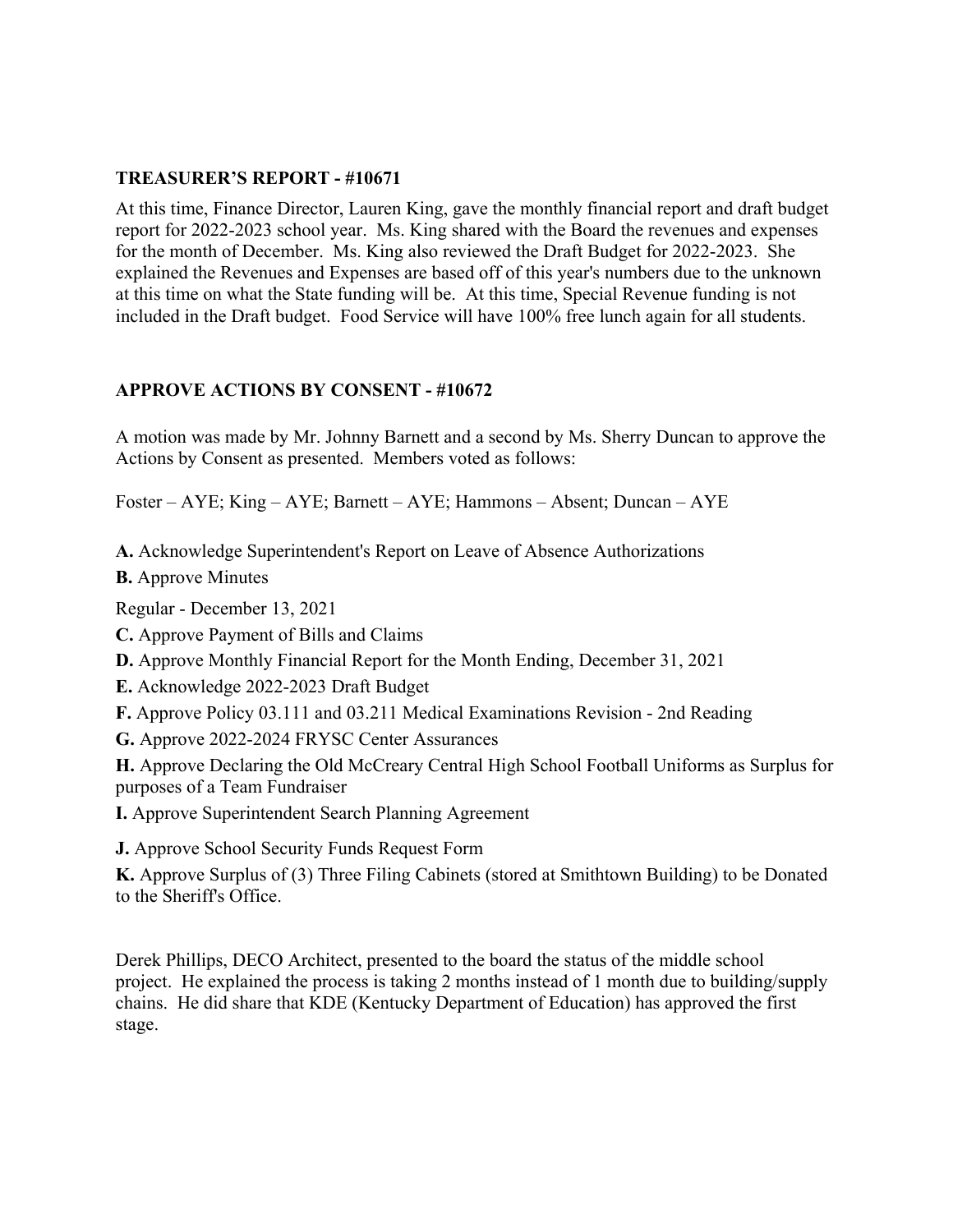### **APPROVE McCREARY COUNTY MIDDLE SCHOOL PROJECT DESIGN AND DEVELOPMENT - #10673**

A motion was made by Mrs. Lori Foster and a second by Ms. Sherry Duncan to approve the McCreary County Middle School Project Design and Development as presented. Members voted as follows:

King – AYE; Barnett – AYE; Hammons – Absent; Duncan – AYE; Foster – AYE

### **APPROVE REVISED 03.1231 AND 03.2231 PERSONAL LEAVE POLICES – 2ND READING - #10674**

A motion was made by Mr. Braxton King and a second by Mr. Johnny Barnett to approve the revised 03.1231 and 03.2231 Personal Leave Policies –  $2<sup>nd</sup>$  Reading as presented changing from 1 day to 3 days. Members voted as follows:

Barnett – AYE; Hammons – Absent; Duncan – AYE; Foster – AYE; King – AYE

Superintendent Keith asked High School Principal, Mrs. Sharon Privett, to explain the need for the new position that the SBDM Council has requested the Board to approve. Mrs. Lori Foster, asked if the high school could keep both the Assistant Principal position and create the new position for a temporary time (the remainder of the 2021-2022 school year.)

Mrs. Stacey Hammons returned to the meeting at 8:33 p.m.

### **APPROVE CREATING SEL & BEHAVIORAL SUPPORT COORDINATOR AT McCREARY CENTRAL HIGH SCHOOL FOR THE REMAINDER OF THE 2021-2022 SCHOOL YEAR ON A TEMPORARY BASIS ONLY - #10675**

A motion was made by Mrs. Lori Foster and a second by Ms. Sherry Duncan to approve creating SEL & Behavioral Support Coordinator at McCreary Central High School for the remainder of the 2021-2022 school year on a temporary basis only. Members voted as follows:

Hammons – AYE; Duncan – AYE; Foster – AYE; King – AYE; Barnett – AYE

### **DISCUSSION OF BUILDING AN INDOOR PHYSCIAL EDUCATION/ATHLETIC FACILITY - #10676**